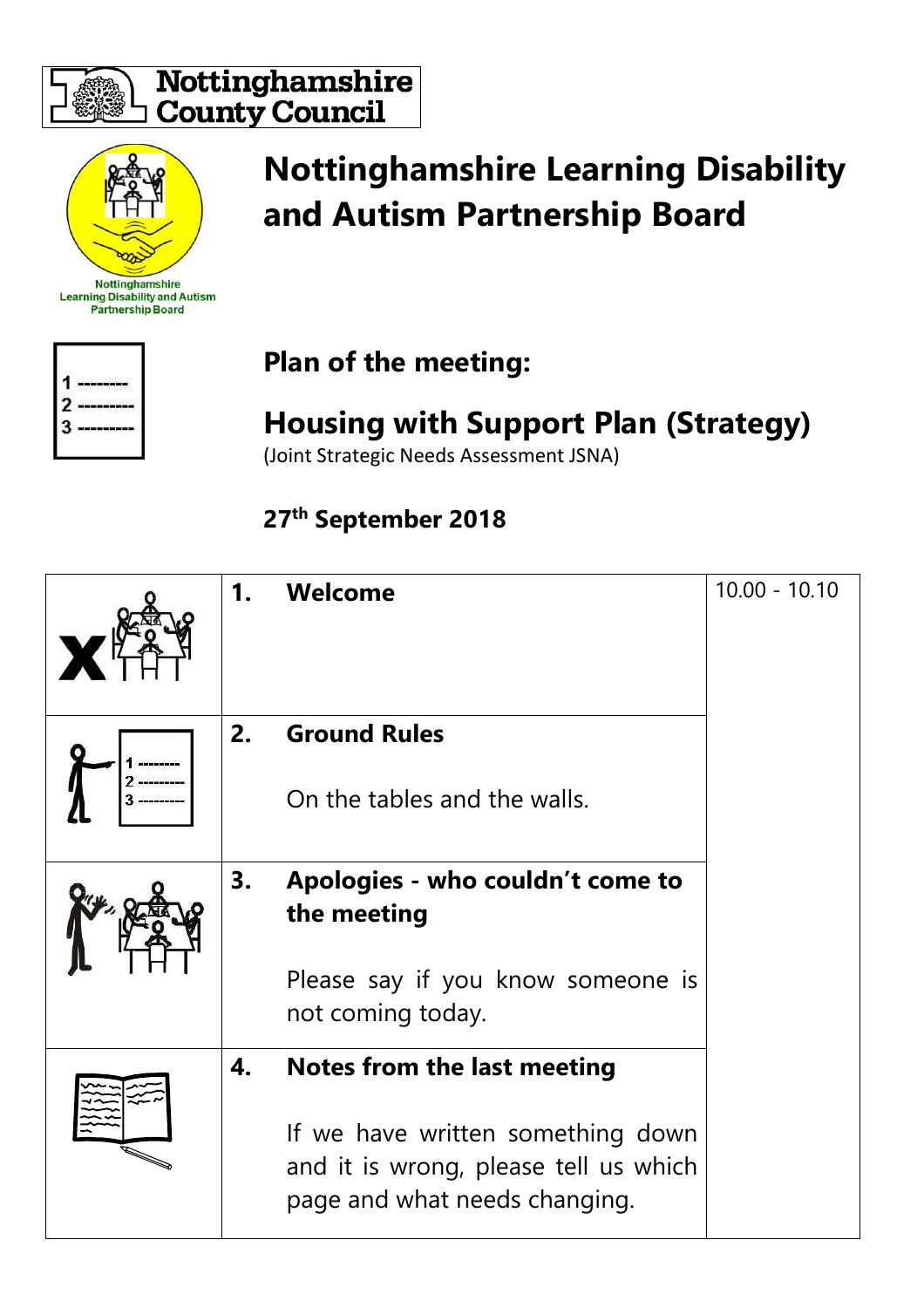|                                       | 5. | <b>Action Log / Progress Chart</b>                                            | $10.10 - 10.25$ |
|---------------------------------------|----|-------------------------------------------------------------------------------|-----------------|
| What we said<br>we would do<br>2<br>3 |    | What we said we would do and what<br>we plan to do in the future.             |                 |
|                                       | 7. | <b>The Board theme</b>                                                        | $10.25 - 11.00$ |
|                                       |    | <b>Housing with Support Plan</b><br>(Strategy)                                |                 |
|                                       |    | Introduction to the meeting:<br><b>Jenni French, Commissioning</b>            |                 |
|                                       |    | Manager, will introduce today's<br>theme.                                     |                 |
|                                       |    | We will have a guest speaker who<br>will tell us about their experience.      |                 |
|                                       |    | <b>Break</b><br>Please have a look at the information<br>sheets on the walls. | $11.00 - 11.15$ |